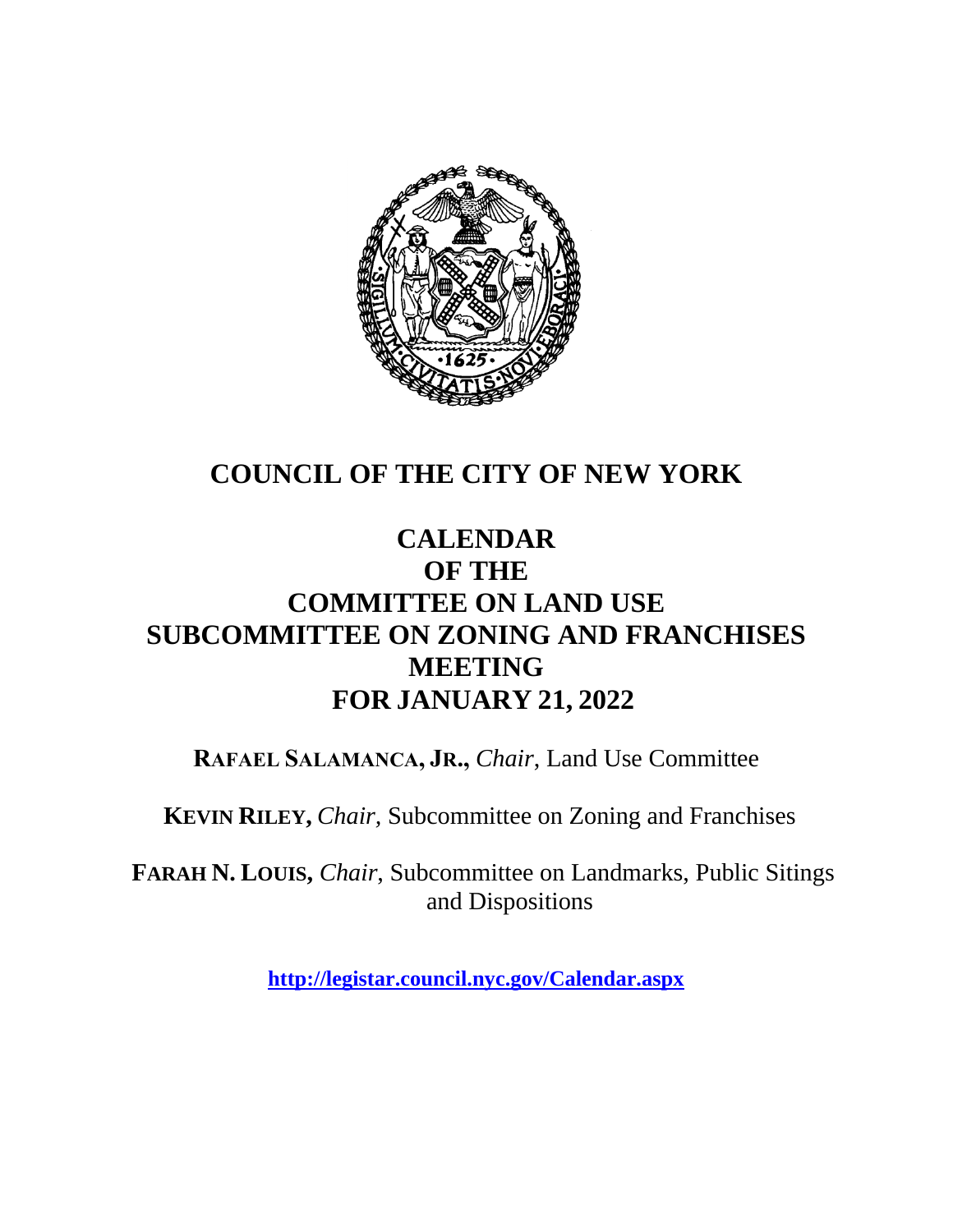**For questions about accessibility or to request additional accommodations please contact [swerts@council.nyc.gov](mailto:swerts@council.nyc.gov) or [nbenjamin@council.nyc.gov](mailto:nbenjamin@council.nyc.gov) or (212) 788-6936 at least three (3) business days before the hearing.**

#### **Table of Contents**

**Item No. Page** 

*Subcommittee on Zoning and Franchises Public Hearing/Meeting Scheduled for 01/21/22 commencing at 10:00 A.M., accessible both in person and remotely.*

|  | $3-4$ |
|--|-------|

If you are a member of the public who wishes to testify via Zoom, please register via the New York City Council Home Page at [https://council.nyc.gov/,](https://council.nyc.gov/) where you can also find links to livestream the hearing and recordings of past hearings. If you wish to testify in person please be aware that in-person attendees will be required to complete a health screening before entering City Hall and must wear a face covering if they are medically able.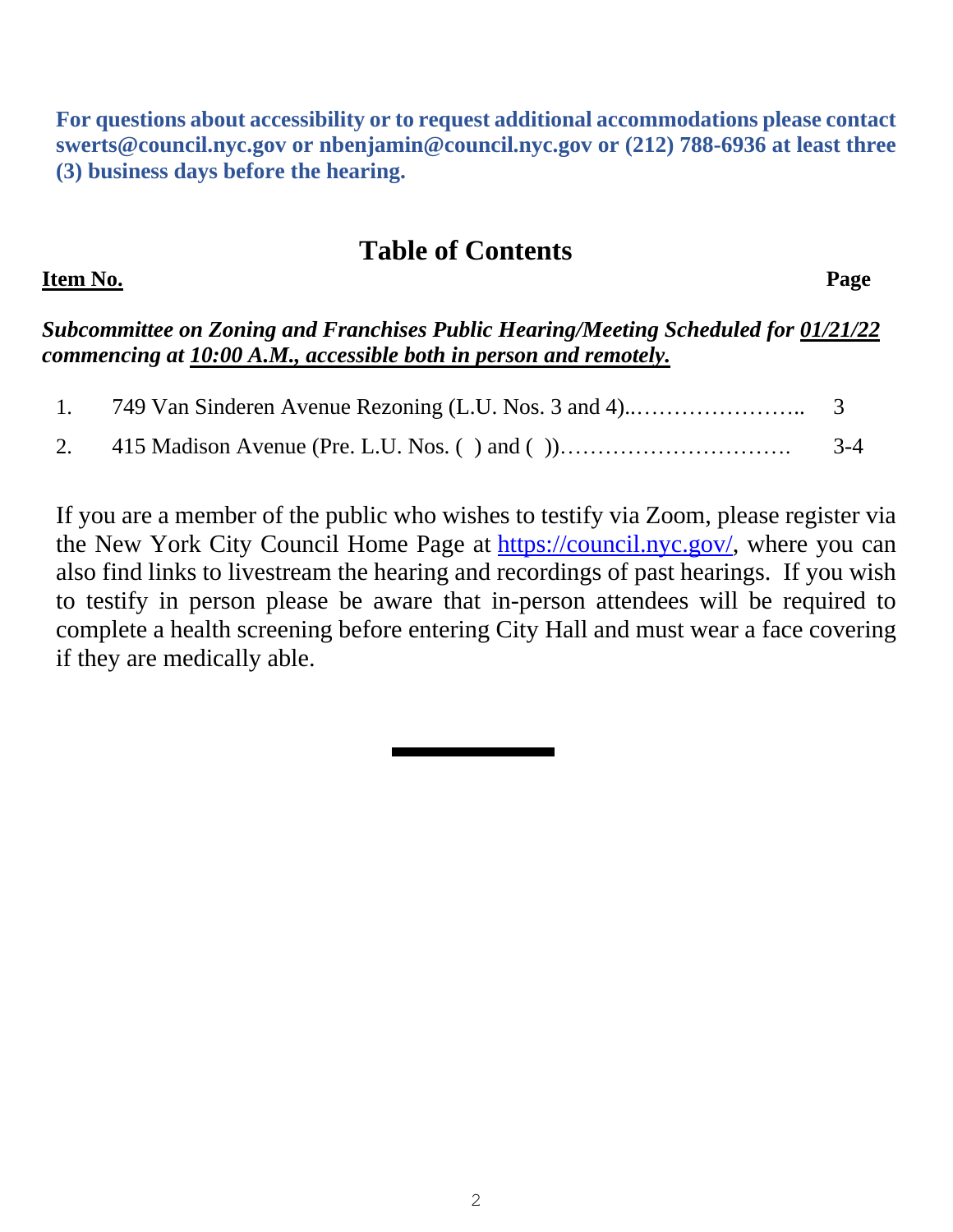## **SUBCOMMITTEE ON ZONING AND FRANCHISES**

The Subcommittee on Zoning and Franchises will hold a public hearing/meeting, accessible both in person and remotely on the following matters in the Council Chambers, City Hall, New York, N.Y. 10007commencing at **10:00 A.M., Friday, January 21, 2022:**

#### **L.U. NOS. 3 AND 4 ARE RELATED**

## **L.U. No. 3**

Application No. **C 210285 ZMK (749 Van Sinderen Avenue Rezoning)** submitted by ENY Community Residences, LLC, pursuant to Sections 197-c and 201 of the New York City Charter for an amendment of the Zoning Map, Section No. 17d, by changing from an M1-1 District to a C4-4L District property bounded by a line 430 feet northerly of Linden Boulevard, a line midway between Van Sinderen Avenue and Snediker Avenue, a line 90 feet northerly of Linden Boulevard, and Van Sinderen Avenue, Borough of Brooklyn, Community District 5, Council District 42.

## **L.U. No. 4**

Application number **N 210286 ZRK (749 Van Sinderen Avenue Rezoning)**  submitted by ENY Community Residences, LLC, pursuant to Section 201 of the New York City Charter, for an amendment of the Zoning Resolution of the City of New York, modifying APPENDIX F for the purpose of establishing a Mandatory Inclusionary Housing area, Borough of Brooklyn, Community District 5, Council District 42.

**The full zoning text may be viewed at the following website: <http://www1.nyc.gov/site/planning/about/cpc-reports/cpc-reports.page>**

## **PRECONSIDERED L.U. NOS. ARE RELATED**

#### **PRECONSIDERED L.U. NO.**

Application No. **C 210453 ZSM (415 Madison Avenue)** submitted by 415 Madison Avenue, LLC, pursuant to Sections 197-c and 201 of the New York City Charter for the grant of a special permit pursuant to Section 81-645 of the Zoning Resolution to allow an increase in the amount of floor area ratio permitted on a qualifying site where